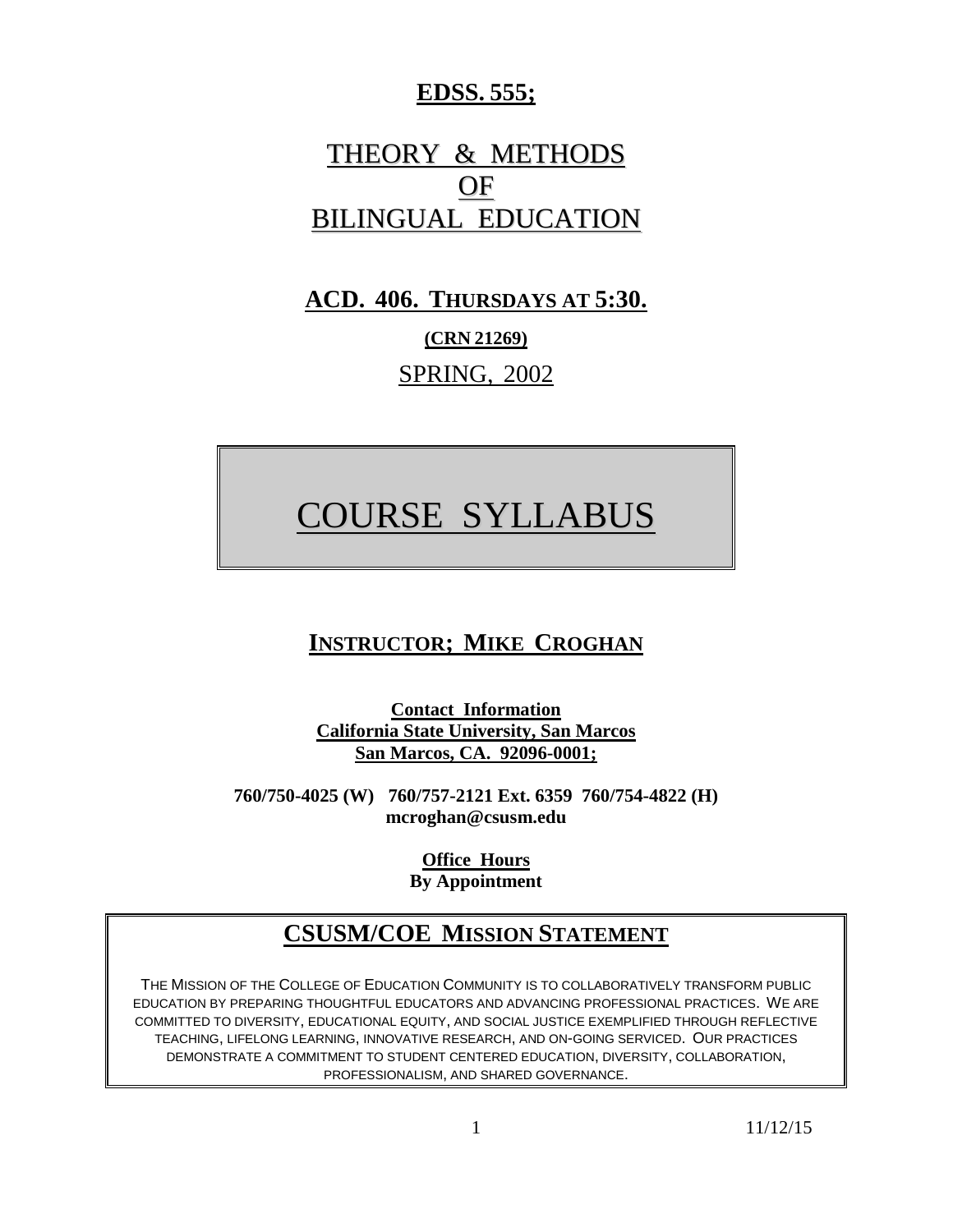#### **TEXTS**

#### **Choice 1:**

Crawford, James. (1995). *Bilingual Education: History Politics Theory and Practice. Third Edition.* Los Angeles. Bilingual Education Services, Inc. ISBN; 0-89075-556-6.

Hakuta, Kenji (1986). *Mirror of Language. The Debate on Bilingualism.* Basic Books. ISBN; 0-465-04637-1

Lessow-Hurley, J. (1990). *The Foundations of Dual Language Instruction*. New York, NY: Longman. ISBN: 0-8013-0131-9. **Choice 2:**

Brown, H. Douglas (1994). *Principles of Language Learning and Teaching.* Third Edition. Toronto, Prentice-Hall. ISBN: 0-13- 191966-0.

Leyba, Charles F. (Editor) (1994). *Schooling and Language Minority Students: A Theoretical Framework; Second Edition.* Los Angeles, CA.: Evaluation, Dissemination, and Assessment Center, CSULA. ISBN: 0-89755-030-7

Parker, Frank & Riley, Kathryn (1994). *Linguistics for Non-Linguists.* Toronto: Allyn and Bacon. ISBN:0-205-29930-X **Choice 3:**

- Faltis, Christian & Hudelson, Sarah 91998). *Bilinguql Education in Elementary and Secondary Education Communities.* Toronto: Allyn and Bacon. ISBN: 0-205-17120-6
- Freeman, Y.S., and Freeman, D.E (1998). *La ensenanza de la lectura y la escritura en espanol en el aula bilingue.* Portsmouth, NH: Heinemann. ISBN: 0-325-00013-1
- Freeman, Y.S., and Freeman, D.E (1996). *Teaching Reading and Writing in Spanish in the Bilingual Classroom.* Portsmouth, NH: Heinemann. ISBN: 00-435-07231-5

Peregoy, Suzanne F. & Boyle, Owen F. (1997). *Reading, Writing, and Learning in ESL: A Resource Book for K-12 Teachers. Second Edition.* White Plains, NY. Longman. ISBN: 0-8013-1628-6.

Uhl Chamot, Anna & O'Malley, J. Michael (1994). *The CALLA Handbook*. Menlo Park, CA. Addison Welsey. ISBN: 0-201- 53963-2

#### **GENERAL DESCRIPTION AND OBJECTIVES**

This course will address first and second language acquisition theory and methods and their implications for learning and instruction in high schools. Participants will learn how language is acquired and developed, the relationships between language, culture and personal identity, bilingual education programs and approaches, and methods for teaching content area curricula and English Language Development to students who speak community languages.

**Special Note:** In 1992, the CSUSM/COE voted to infuse CLAD competencies throughout the COE curriculum. Attached to this syllabus, you will see an outline of the CLAD competencies. Those that are emphasized in this course are highlighted in italics.

#### **REQUIREMENTS**

**Attendance:** The effectiveness of this course is in direct measure to the discussions, interactions, and sharing that will characterize the class meetings. As with any class, a culture will take shape here. I want the culture to be based on recognition of the importance of the course content and mutual respect among the participants. Hence, attendance and punctuality are essential. While I appreciate the courtesy of being told of an absence ahead of time, I do not distinguish between excused and unexcused absences. An absence is an absence. Similarly, an attendance is an attendance - defined as a **full** class meeting. Late arrival to and early departure from a class meeting can and will constitute an absence.

An "A" grade for this course can be achieved only if attendance remains above 80%. Attendance that falls below 70% may result in a grade no higher than C for the course and/or being dropped from the course with a grade of U at the discretion of the instructor. This policy is in line with the attendance policy options provided by the College of Education.

Attendance is tallied and tracked from a sign-in sheet that will be distributed during each of the class meetings. It is **incumbent upon the student** to see that s/he is "signed in" **during** the class meeting. (For more on how attendance figures into grades, see below, *Grading.*)

And as long as I am on the subject of class attendance and etiquette, may I tell you that I do not accept phone calls during class meetings. I expect the same courtesy from students – for me and for other students. Turn your cell phone off before entering class.

As per university policy, I have the option of dropping a student who either does not attend the first meeting of this course and/or does not inform me of the absence.

**Readings:** As a rule, a part of every class session will be based on the assigned reading for that class. You are expected to come to class meetings prepared with notes or whatever else you use to direct your attention and remind you of highlights about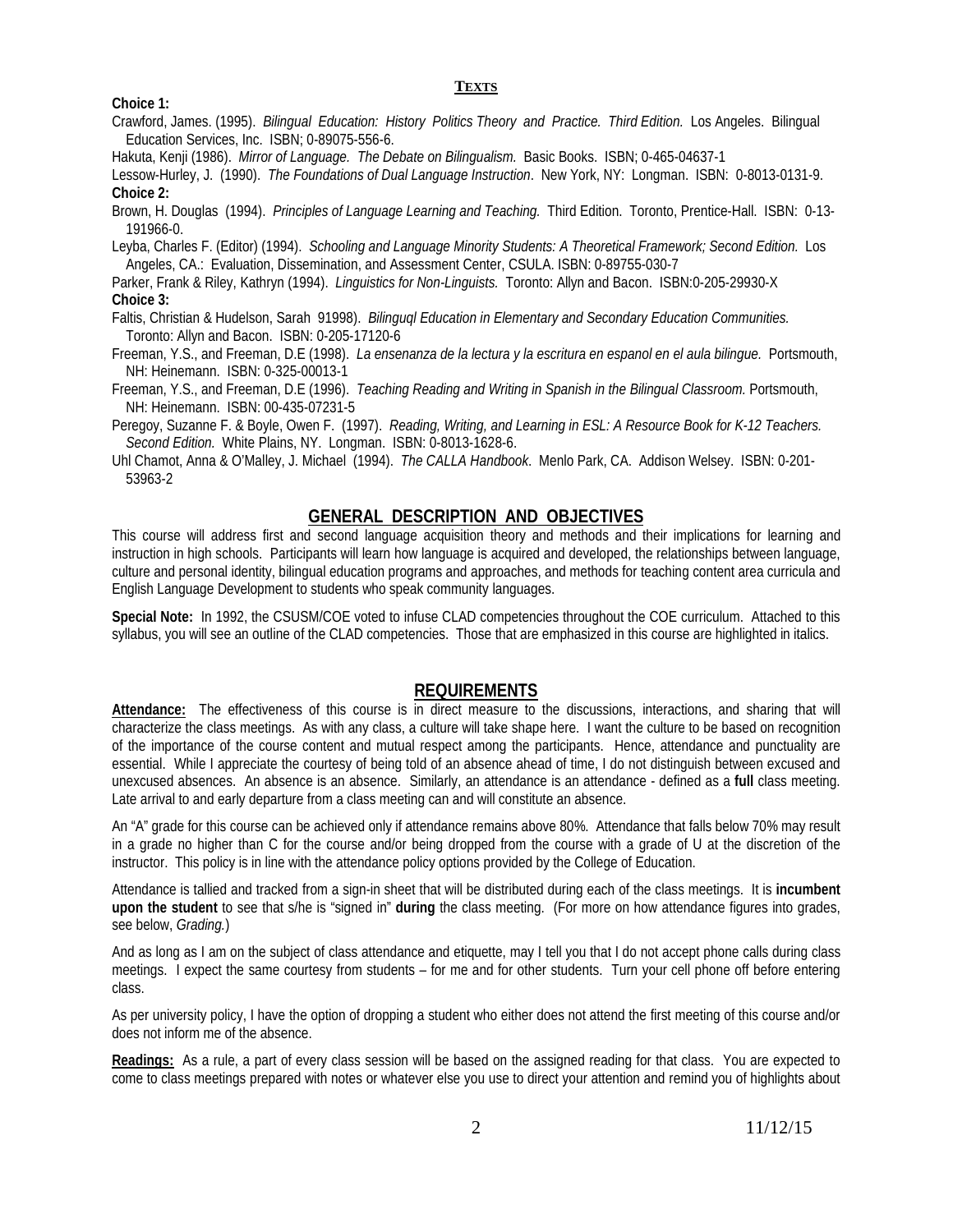the reading. Class plans and activities will be premised on your having done the reading and having some notes. Occasionally, I will ask you to do a Quick Write based on the readings.

**Quick Writes:** From time to time, a Quick Write might be assigned in class or for homework. These writings will be based on the assigned reading(s) or on issues that come out of class discussions. Since the number of Quick Writes is open-ended, the grade will be computed from percentage of points possible. While I do not accept late Quick Writes, I do throw out the lowest score in tallying QW points so if you miss one or 2, it will probably have no affect on your overall total for QW points.

**SDAIE Lesson Plans (20 points):** In other courses, you have developed multidisciplinary and/or integrated thematic units. You may elect to use those units to develop 3 daily lesson plans and infuse elements and strands of Specially Designed Academic Instruction in English (SDAIE) that you will learn in this course. You are to submit 3 "SDAIE'ed" daily lesson plans from different points in your semester curriculum. If you submit a draft of your plans to a peer review *and* have the SDAIE elements and strands clearly demarcated in your work, *and* your plans clearly show lesson plan features that we discuss and present in class, and you submit your plans to me as per the instructions you will get on a handout (see next sentence), you will automatically receive the 20 points for this assignment. Details for this assignment will be given to you on a handout (pink paper) during class.

**Bilingual Program Design (20 points):** Working alone or in consort with a team (at your school site or from different schools), you are to research a program that serves English language learners. You will need to talk to teachers, administrators, paraprofessionals, and students about the program at your school. Prepare with your group a presentation to class. The presentation should include overhead or other support and handouts for the class. We will talk more about this project in class and you will be given more guidance and direction.

#### **GRADING:**

A Split Track Grading System will be used in this course. This means that you can choose to complete only certain assignments and acquire only certain point levels that you pre-set for yourself. However, you must earn the minimum number of points and percentages for each of the 4 types of assignments to get the grade you have declared. You cannot apply an overage of points for one type of assignment to another type.

You are urged to keep a copy of all assignments returned to you. To resolve a discrepancy, you will be asked to show your work.

Your grade will be determined by your performance on the 4 requirements as outlined above plus the work you contract to do from the Menu of Options.

- 1) Note again that a student cannot earn an "A" unless class attendance remains above 80%.
- 2) Note in the *Menu of Options* that accompanies this syllabus that two or more late assignments comprise a one letter grade reduction. Because assignments tend to be "long range", the expectation is that you will either turn the assignment in prior to your deadline or on your contracted deadline. If you are absent the day the assignment is due, you need to make arrangements to get the assignment submitted or simply count that assignment as your one late assignment. In short, there are no "excused" late assignments. *Another point; only assignments turned in before class time will be considered on time.*
- 3) In drawing up your contract (see Menu of Options), I strongly recommend you allow "turn around" time. That is, if you want more points on an assignment, you may edit and submit a revised draft – **along with the earlier draft(s)**. Assignments turned in after **5/3 – the "lock date" -** cannot be revised for more points.
- 4) Do not look for a relationship among the types of assignments. None exists. I have taken into account the relative time needed to complete assignments *within* each type and tried to balance/relate those point values, but not so *among* the types of assignments.
- 5) I heavily discourage incompletes. To earn an "A" in this course, you must complete the requirements by the end of the term. In dire cases where a student must take an incomplete for the semester, the maximum grade for the course will be a "B".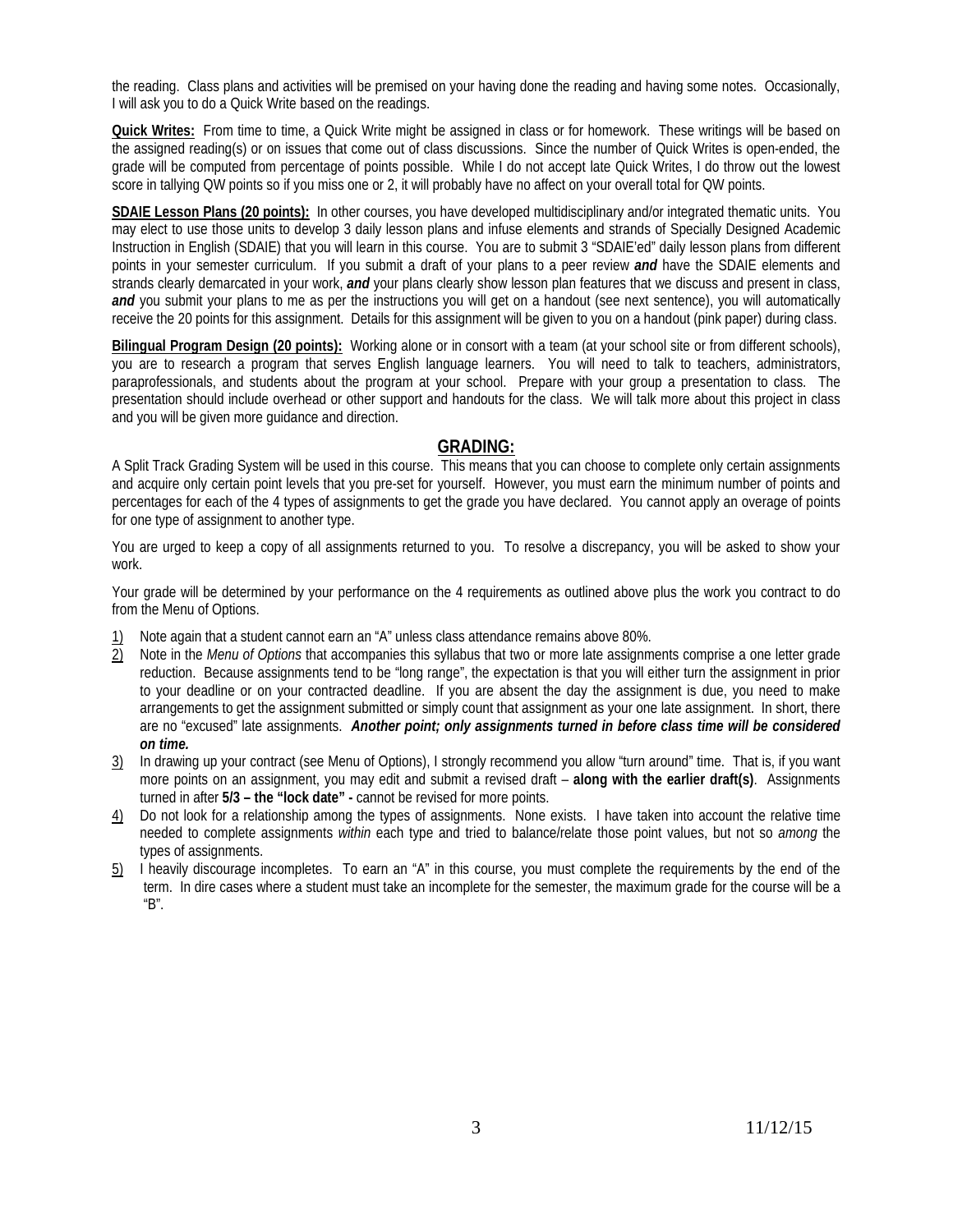#### **TRACKS, GRADES, AND POINTS.**

| <b>ASSIGNMENT/OPTION</b>                       | A TRACK   | <b>B TRACK</b> |
|------------------------------------------------|-----------|----------------|
| <b>REQUIRED ASSIGNMENTS:</b>                   |           |                |
| Attendance                                     | 80%(min.) | 70%( min.)     |
| SDAIE'ed Lesson Plans (20 points               | 15        | 12             |
| Bilingual Program Design (20 points)           | 15        | 12             |
| Quick Writes                                   | 90%       | 80%            |
| <b>BORDER CROSSINGS:</b>                       |           |                |
| Community Action (10)                          |           |                |
| Community Tour (10)                            | 15        | 12             |
| Cultural Event (10)                            |           |                |
| Ethnographic Interview (15)<br>Home Visit (15) |           |                |
| Listening Immersion/Think Aloud (15)           |           |                |
| Other (TBA)                                    |           |                |
| PROFESSIONAL GROWTHS:                          |           |                |
| Guest Presenter (10)                           |           |                |
| IMC, Other Learning Resource Visit. (20)       |           |                |
| Materials Analysis (15)                        | 17        | 13             |
| Participation/Observation (20)                 |           |                |
| Policy Meeting (20)                            |           |                |
| Resource Share (5)                             |           |                |
| Video Watch (10)                               |           |                |
| Other (TBA)                                    |           |                |
| <b>WRITTEN ASSIGNMENTS:</b>                    |           |                |
| Interactive Journal (10)                       |           |                |
| Personal History (10)                          |           |                |
|                                                |           |                |
| Book Report (18)                               |           |                |
| Case Study (18)                                | 13        | 10             |
| Reading Journals (18)                          |           |                |
| Web Surfing (10)                               |           |                |
| Other (TBA)                                    |           |                |

#### **SPECIAL NOTES:**

- **1) Lock Date is May 9**. This means that assignments turned in on or after this date are locked. You will not get them back for revisions to earn more points. The "Lock Date" also means you can do ONLY assignments you have on your contract.
- **2)** Only assignments submitted on or before **May 23, 1999** will be credited for the semester grade.
- **3)** As instructor, I reserve the right to modify the schedule and course content as listed on the following page in the best interests of the objectives of this course and the resources the students bring to it. Also, special guest presenters may alter the content and/or sequence of this Scope and Sequence. I will do my best to inform the class in advance of any changes.